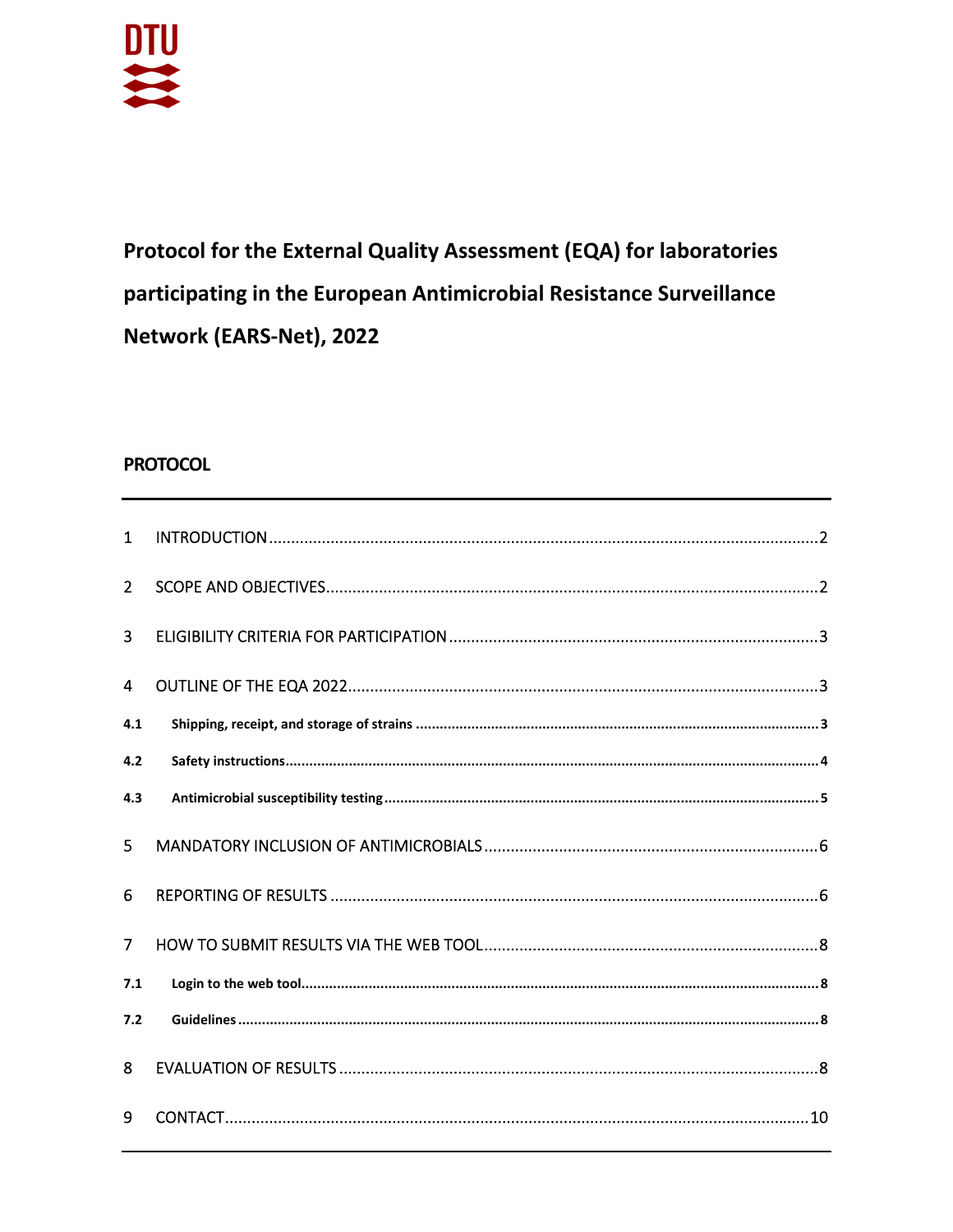# **1 INTRODUCTION**

The European Antimicrobial Resistance Surveillance Network (EARS‐Net), formerly known as the European Antimicrobial Resistance Surveillance System (EARSS), provides analyses of trends in antimicrobial resistance over time and between all EU Member States and two EEA countries (Iceland and Norway). Data are based on routine antimicrobial susceptibility testing (AST) results collected from a network of clinical laboratories. At present, the pathogens included in the surveillance network are *Streptococcus pneumoniae*, *Staphylococcus aureus*, *Enterococcus faecalis*, *Enterococcus faecium*, *Escherichia coli*, *Klebsiella pneumoniae*, *Pseudomonas aeruginosa* and *Acinetobacter* spp. EARS‐Net is administrated and coordinated by the European Centre for Disease Prevention and Control (ECDC).

Participation in External Quality Assessment (EQA) exercise promotes production of reliable laboratory results and compliance with ISO 15189:2012 (Medical laboratories — Requirements for quality and competence) or ISO 17025:2017 (General requirements for the competence of testing and calibration laboratories) and provides important information on performance and comparability of the reported test results between participating laboratories and countries.

In the 2022 EARS‐Net EQA exercises, laboratories are requested to identify the species of the strains provided, and antimicrobial susceptibility test results of the bacterial strains covered by the EARS‐ Net surveillance by the methods routinely used in their settings. The results must be submitted through a password-protected web tool. After the submission deadline and validation of the data, the laboratories will receive an email stating that an evaluation report including the score will be available in the password‐protected web tool for download. This report will also be shared with the National EARS‐Net EQA Coordinator. Further, the National EARS‐Net EQA Coordinator will receive a national summary report of results including a short conclusion on the capacity of participating laboratories and, if relevant, recommendations for improvement. Results from all participating laboratories are included as an Appendix to the national summary report. An annual report summarising results from all participating laboratories (anonymized) will be made publicly available in 2023.

In 2022, the EARS‐Net EQA exercise of AST will take place in June‐August and will include six bacterial isolates that enable the assessment of data reported as part of EARS‐Net surveillance.

## **2 SCOPE AND OBJECTIVES**

The scope of the EARS-Net EQA exercise is to provide external quality assessment for antimicrobial susceptibility testing of the microorganisms included in EARS-Net surveillance to all laboratories participating in EARS‐Net.

**Technical University of Denmark**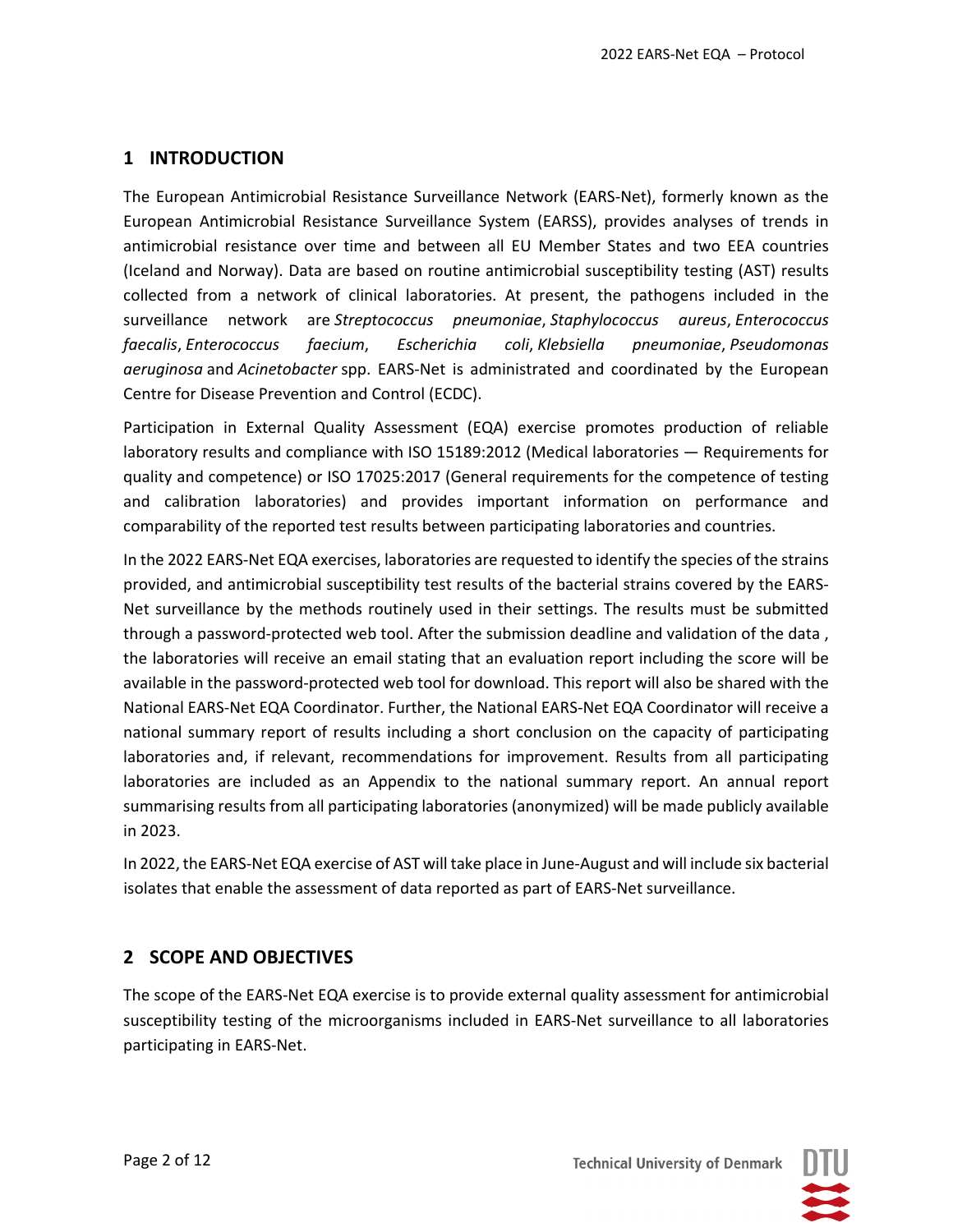The overall objectives are to assess the accuracy of quantitative antimicrobial susceptibility test results reported by participating individual laboratories, and to evaluate the overall comparability of routinely collected test results between laboratories and EU/EEA Member States.

The EQA exercise should provide important information on performance of EARS‐Net participating laboratories and comparability of the reported test results between laboratories and countries. Thus, the laboratory work for this EARS‐Net EQA should be performed using the quantitative or qualitative AST method routinely used in the participating laboratory, i.e. automated systems, broth microdilution, disk/tablet diffusion, gradient diffusion etc.

#### **Results must be submitted no later than 15 August 2022.**

## **3 ELIGIBILITY CRITERIA FOR PARTICIPATION**

Laboratories are eligible to participate in the 2022 EARS‐Net EQA exercise if they provide data following the EUCAST guidelines, and they either reported annually to EARS‐Net and/or they intend to report 2022 data to EARS‐Net.

## **4 OUTLINE OF THE EQA 2022**

## **4.1 Shipping, receipt, and storage of strains**

All participating laboratories will receive a parcel containing six swabs, each containing a pure culture of one of six bacterial isolates that enable the assessment of data reported as part of EARS‐ Net surveillance, from the National Food Institute, Technical University of Denmark. Please inspect packages for evidence of breakage and leakage and discard by autoclaving if this is evident.

Upon receipt of the parcel at the laboratory, open the parcel as soon as possible to confirm the contents of six swabs with different identification (2022 EARS‐Net 1, 2022 EARS‐Net 2, 2022 EARS‐ Net 3, 2022 EARS‐Net 4, 2022 EARS‐Net 5, 2022 EARS‐Net 6). Store the swabs in a dark place at 5°C to 25°C until microbiological analysis.

We suggest that you subculture and prepare the cultures for storage in your strain collection (e.g. in a ‐80°C freezer) within 48 hours from receipt of the parcel.

We encourage you to store this set of cultures and the original swabs to serve as reference, for example if discrepancies are detected during the testing.

Subculture the test strains onto non-selective media, e.g. a nutrient agar plate or blood agar plate, as illustrated in Figure 1, by:

- 1) Inoculate it on one side of the agar plate using the swab to apply material gently and densely;
- 2) turn the plate and use a sterile loop to streak once through the area first inoculated, and allow further streaks to separate the culture aiming to obtain single colonies;

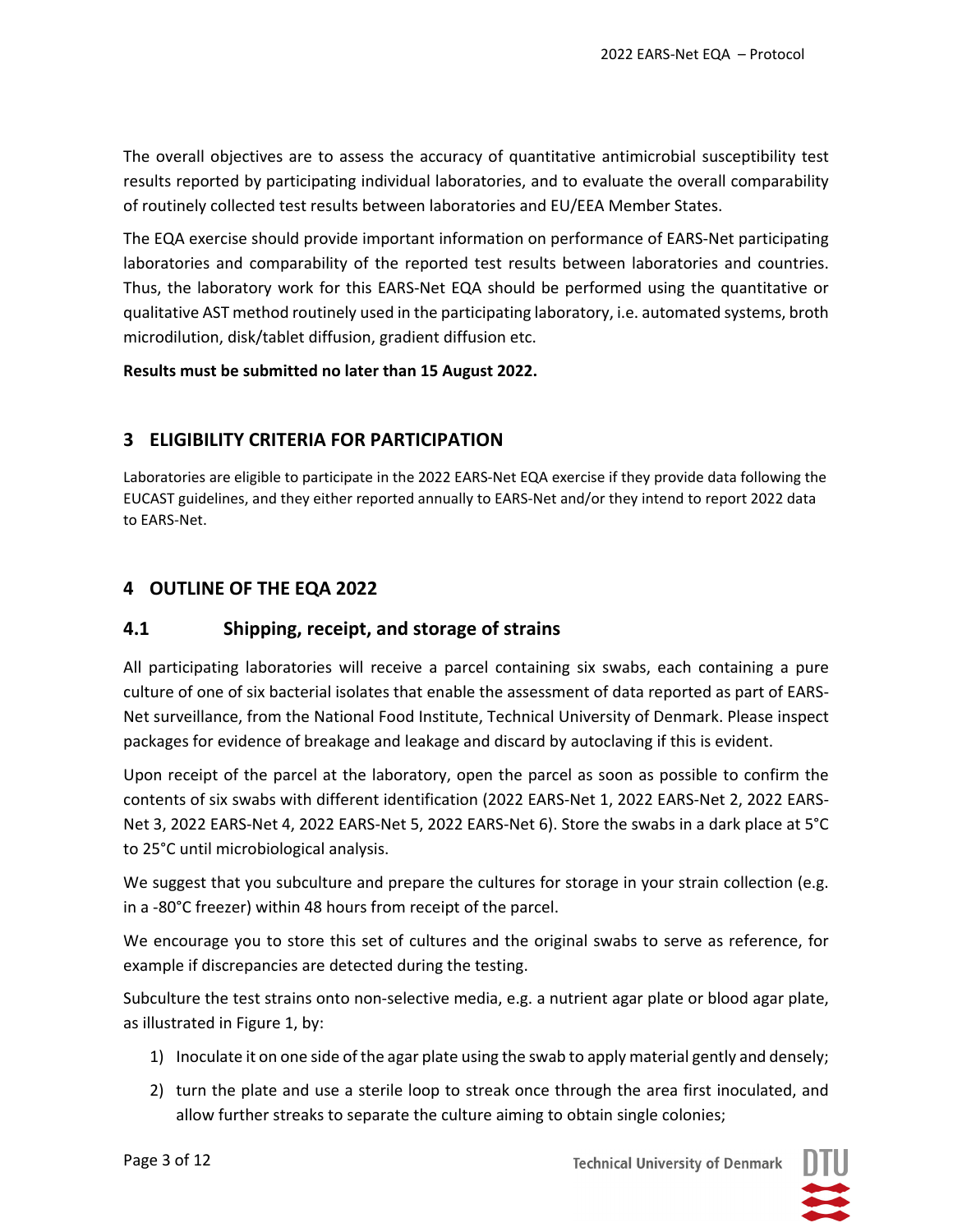3) turn the plate and use a sterile loop to streak once through the second area inoculated and allow further streaks to separate the culture aiming to obtain single colonies.



Figure 1: Plating of the test strains

## **4.2 Safety instructions**

All strains used in this iteration of the EARS‐Net EQA are categorized as UN3373, Biological substance, category B. The EQA strains could potentially pose a risk to humans due to their resistance profile and, thus, pose a challenge in the treatment of a potential human infection.

Note that it is the recipient laboratory's responsibility to comply with national regulations and guidelines regarding the correct handling of the provided bacterial cultures and to make use of the proper facilities, equipment, and protocols to handle these strains.

It is recommended to work with the strains in a BSL2 containment facility using equipment and operational practices for work involving infectious or potentially infectious materials and take the necessary precautions.

Thus, it is recommended to wear protective clothing such as lab coat as well as gloves when direct skin contact with infected material is unavoidable. Eye protection must be used where there is a known or potential risk of exposure to splashes. Moreover, all procedures that may produce aerosols, or involve high concentrations or large volumes should be conducted in a biological safety cabinet (BSC). The use of needles, syringes, and other sharp objects should be strictly limited.

Hand washing is a primary safeguard against inadvertent exposure to biological agents. Always wash your hands before leaving the laboratory, even though you use gloves. Wash your hands after removing soiled protective clothing, before leaving the laboratory, and before eating, drinking, smoking, or using a restroom. Wash your hands periodically during the day at intervals dictated by the nature of your work. Wash with soap and running water, with hands held downward to flush

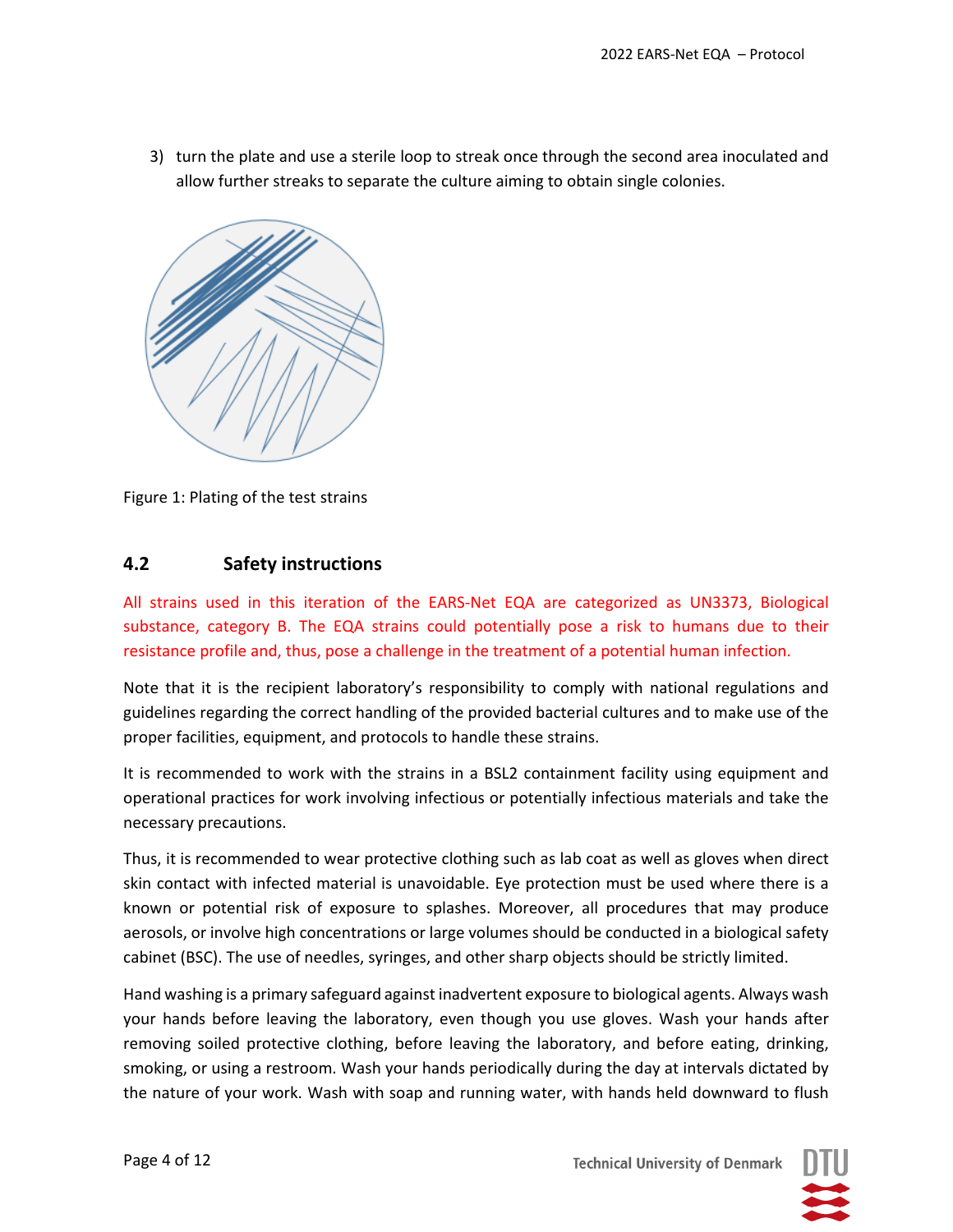the contamination off the hands. Turn the tap off with a clean paper towel to prevent recontamination and dry your hands with clean towels.

#### **4.3 Antimicrobial susceptibility testing**

Participating laboratories should perform a quantitative or qualitative antimicrobial susceptibility test according to the laboratory's routine procedures, i.e. automated systems, broth microdilution, agar dilution, disk/tablet diffusion, gradient diffusion etc. following EUCAST recommendations (https://www.eucast.org/ast\_of\_bacteria/).

Apply the most recent EUCAST clinical breakpoints (https://www.eucast.org/clinical\_breakpoints/) for the interpretation of the obtained antimicrobial susceptibility test results. This allows for categorisation of the test results into three categories: resistant (R), susceptible, increased exposure (I), and susceptible, standard dosing regimen (S).

#### In relation to interpretation of the obtained results,

- Isolates from the genus *Streptococcus* should be considered as being obtained from **cerebrospinal fluid** from patients with clinical manifestations suggesting meningitis.
- Isolates from the genera *Staphylococcus, Enterococcus, Escherichia, Klebsiella, Pseudomonas* and *Acinetobacter* should be considered as being obtained from patients with a **bloodstream infection**.

Every strain in this EQA was tested at two internationally recognized reference laboratories using the same methodology. Specifically, the expected minimum inhibitory concentration (MIC) values for each antimicrobial and strain combination, and their respective interpretation, were determined by the consensus results from broth microdilution obtained by DTU Food and EUCAST. Subsequently, during the preparation of the test swabs, the test strains were confirmed by phenotypic testing by broth microdilution using Sensititre panels, and also detection of acquired antimicrobial resistance genes and chromosomal point mutations was achieved by whole‐genome sequencing.

Note that, if using gradient tests, the obtained MIC values might not refer directly to a two‐fold dilution concentration. Hence, to ensure the correct evaluation of the obtained results, you are advised to round up the values to the nearest upper two-fold dilution value. For example, an obtained MIC of 0.75 mg/L should be reported as 1 mg/L.

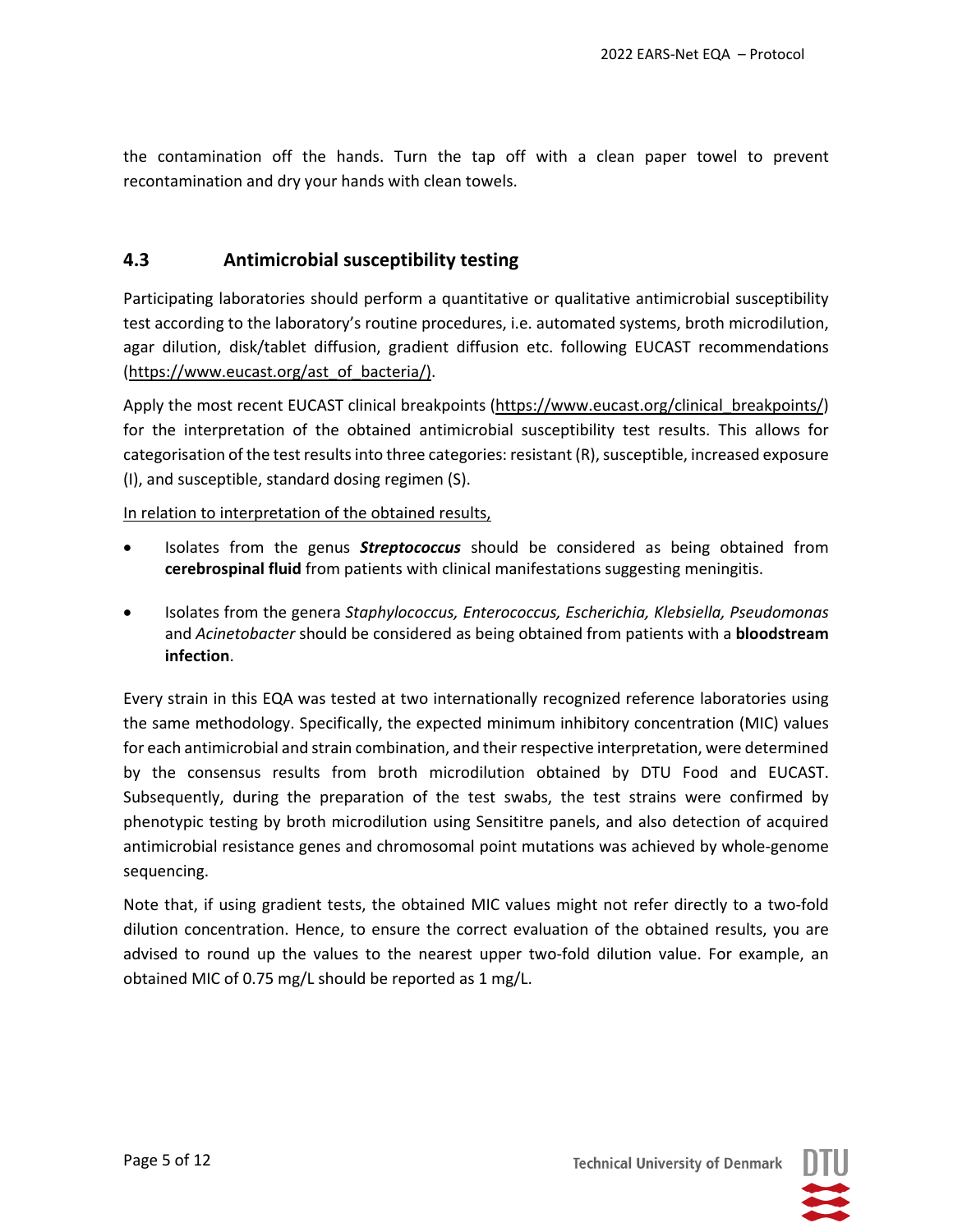## **5 MANDATORY INCLUSION OF ANTIMICROBIALS**

This year, all antimicrobials under surveillance in EARS-Net are included in the EARS-Net EQA exercise. These antimicrobials are considered mandatory for the purposes of this EQA (only). This is a more inclusive list than the panel of antimicrobials that are likely to be tested by a clinical microbiological laboratory during normal clinical practices. Laboratories that do not test the full panel of antimicrobials are still eligible to participate in the 2022 EARS-Net EQA and can report partial data.

These organism-antimicrobial combinations are listed in Table 8 of the EARS-Net reporting protocol<sup>1</sup> and in Annex 1 of this document. The 2022 EARS‐Net EQA exercise does not include ofloxacin for *Staphylococcus aureus* nor norfloxacin for *Escherichia coli* and *Klebsiella pneumoniae* isolates, even though they are in the Table 8 of the EARS‐Net reporting protocol. This is because they are not included in in the EUCAST Clinical Breakpoints v12.0, or because the breakpoint is only applicable to uncomplicated urinary tract infections.

The scoring system will apply a penalty if no result is provided when a result is expected for an organism‐antimicrobial combination. However, there is an exception for missing results for colistin, in the relevant taxa, which will not be penalised.

The laboratory feedback reports will present the score for every organism-antimicrobial combination individually, and will not include a 'total' score, i.e. a sum of all individual scores.

## **6 REPORTING OF RESULTS**

It is expected that results are reported for all organism‐antimicrobial combinations included in this EARS‐Net EQA exercise. This includes situations that, in routine clinical practice, would not be reported or would be subjected to special conditions, particularly:

- *Streptococcus pneumoniae*
	- ‐ Oxacillin results should be reported, regardless of its EUCAST status as 'screen only';
	- ‐ All β‐lactam antimicrobials should be tested, regardless of results obtained for penicillin and oxacillin;
	- ‐ All macrolide antimicrobials should be tested, regardless of results obtained for erythromycin;
	- ‐ Norfloxacin results should be reported, regardless of its EUCAST status as 'screen only';
	- ‐ All fluoroquinolone antimicrobials should be tested, regardless of results obtained for norfloxacin.



<sup>&</sup>lt;sup>1</sup> The EARS-Net reporting protocol is available from URL:

https://www.ecdc.europa.eu/sites/default/files/documents/EARS‐Net‐reporting‐protocol‐2022.pdf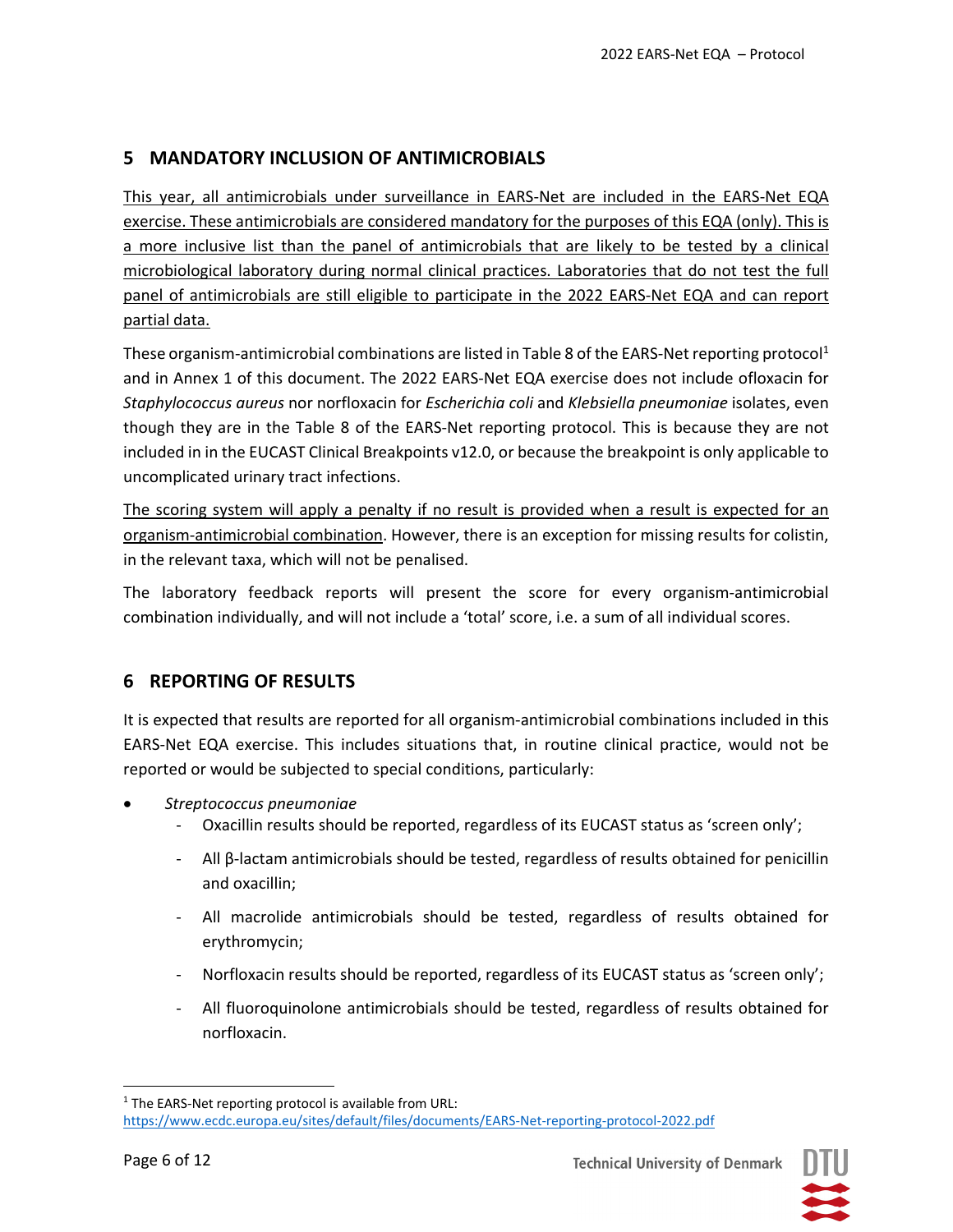- *Staphylococcus aureus*
	- both oxacillin and cefoxitin should be tested;
	- oxacillin results should be reported, regardless of its EUCAST status as 'screen only';
	- ‐ cefoxitin results should be reported, regardless of its EUCAST status as 'screen only';
	- norfloxacin results should be reported, regardless of its EUCAST status as 'screen only';
	- ‐ all fluoroquinolone antimicrobials should be tested, regardless of results obtained for norfloxacin.
- *Enterococcus* spp.
	- ‐ for penicillins, it should be assumed that intravenous administration will take place;
	- amoxicillin should be tested, regardless of results obtained for ampicillin;
	- for gentamicin, it should be assumed the antimicrobial is going to be administered in combination with penicillins or glycopeptides.
- *Escherichia coli* and/or *Klebsiella pneumoniae*
	- for penicillins, it should be assumed that intravenous administration will take place; amoxicillin should be tested, regardless of results obtained for ampicillin;
	- for aminoglycosides and colistin, it should be assumed that the antimicrobials will be administered in combination with other agents;
	- ‐ breakpoints currently based on ECOFF values can be used for interpretation of results, if no others exist, when applicable.
- *Pseudomonas aeruginosa* and *Acinetobacter* spp.
	- for aminoglycosides and colistin, it should be assumed that the antimicrobials will be administered in combination with other agents;
	- ‐ breakpoints currently based on ECOFF values can be used for interpretation of results, if no others exist, when applicable.

We recommend that you write your results in the test forms that you can download from the website (https://antimicrobialresistance.dk/ears-net-eqa.aspx) before entering the results into the webtool. Read the description in Section 6 below carefully before entering your results in the web tool. The web tool will allow you to view and print a report with your reported results.

#### **Results must be submitted no later than 15 August 2022.**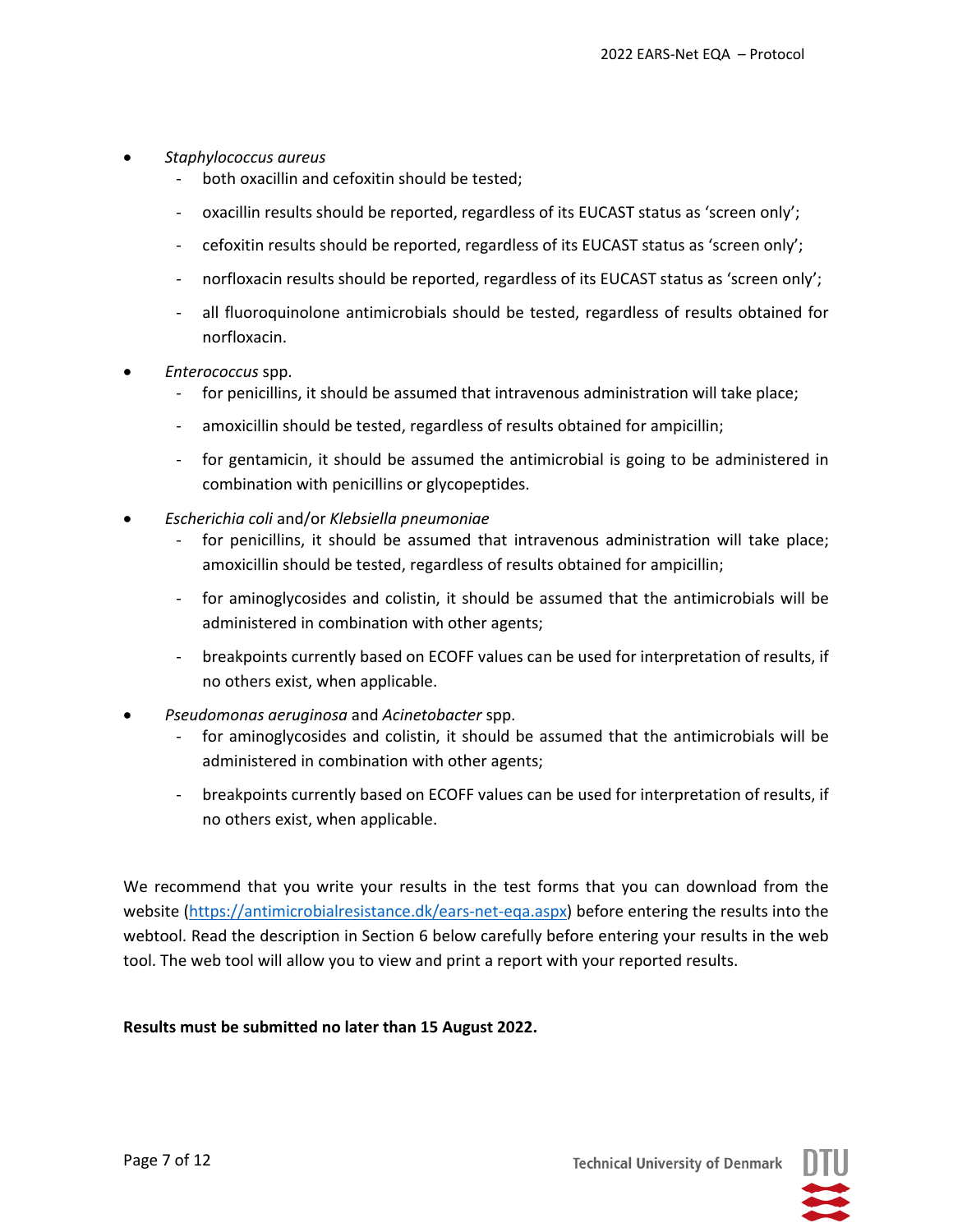## **7 HOW TO SUBMIT RESULTS VIA THE WEB TOOL**

#### **7.1 Login to the web tool**

- An email with a link to the web tool will be sent to all registered email addresses. A laboratory may have registered more than one email address.
- A separate email with personal **username and password** will afterwards be sent to all registered email addresses. Contactsthat participated in the 2021 EARS‐Net EQA will receive an email with the same username and password as was provided in 2021.

## **7.2 Guidelines**

The '2022 EARS‐Net EQA Webtool guideline' is available for download directly from the EARS‐Net EQA website (https://antimicrobialresistance.dk/ears‐net‐eqa.aspx). Please follow the guideline carefully. Test forms are also available for download from the EARS‐Net EQA website.

Final submission must be done individually for each strain. Before finally submitting your input for each of the strains, please ensure that you have filled in all the relevant fields as **you can only finally submit once per strain** as clicking on the button 'Final submit' blocks further data entry.

## **8 EVALUATION OF RESULTS**

No later than 2 December 2022, you will receive an email stating that evaluation reports including the score will be available in the password‐protected web tool for download. This year a new scoring system will be implemented in the evaluation of interpretated results. The scoring will take "level of difficulty" and "severity of error" into account for each organism‐antimicrobial combination.

The level of difficulty will indicate the magnitude of the risk of getting the categorisation wrong. It will consist of two levels: easy and difficult. "Easy" will be resultsfar from the breakpoint, where the categorisation is obvious and therefore the error will be considered severe. "Difficult" will be results that are close to the breakpoint, inside the area of technical uncertainty (ATU), or the breakpoint has been recently changed or added. The categorisation will be difficult and therefore the error will be considered mild. The scoring of a result will reflect the level of difficulty.

The severity of error is divided into three levels: very major error (VME), major error (ME) and no error. Both VME and ME will be penalised. VME is reporting false susceptibility – expecting an R but obtaining an S or I. If the only categories are I and R, then reporting I is also a VME. ME is reporting false resistance – expecting an S or I but obtaining an R. The scoring of a result will reflect the severity of an error.

Moreover, this year a penalty will be given if results on mandatory antimicrobials are omitted. Please see an overview of mandatory antimicrobials in Annex 1. Table 1 shows the scoring system

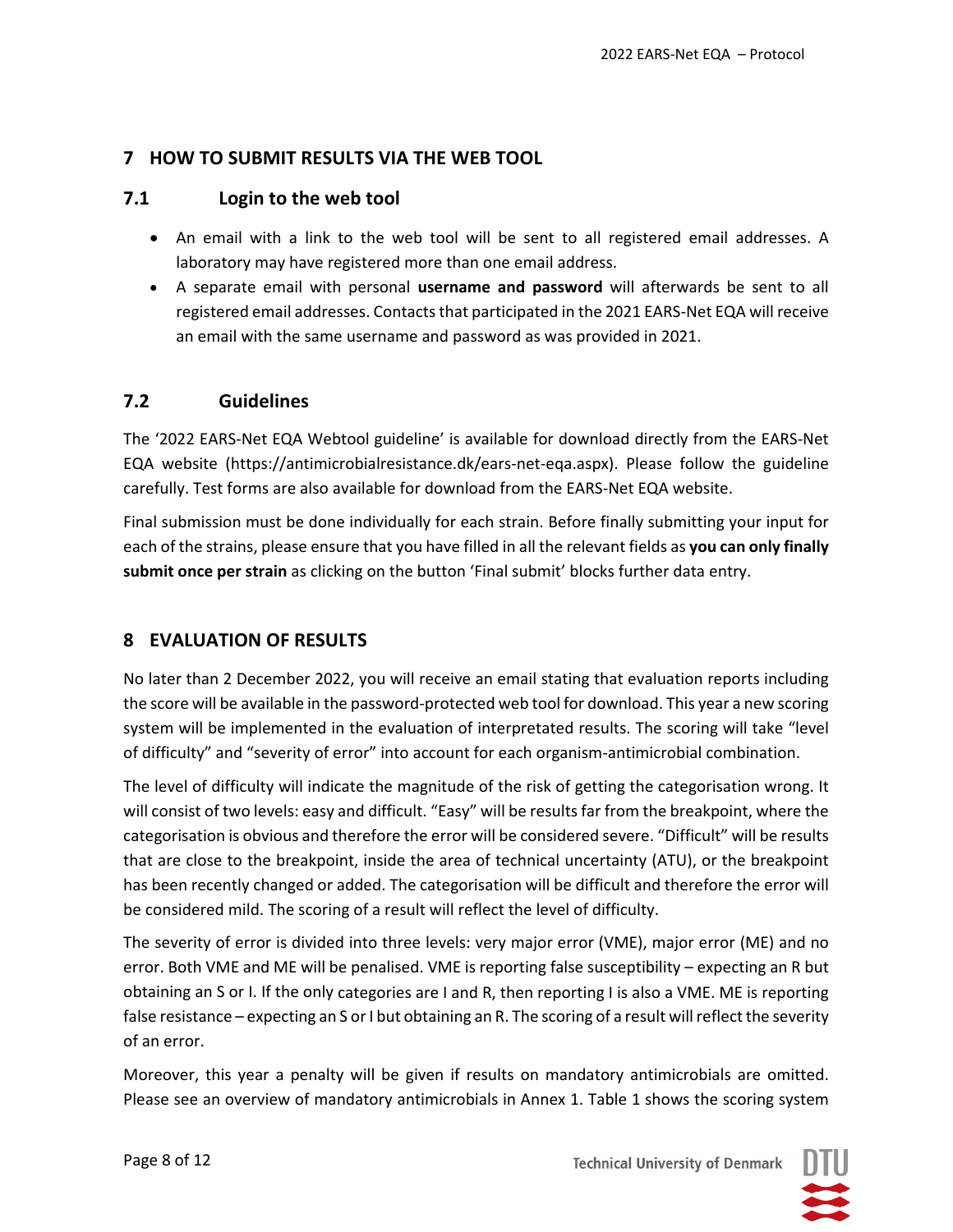according to difficulty of result, category of error, and mandatory or not mandatory reporting of antimicrobials.

|                         |                         | Difficulty of result and expected interpretation |              |              |                  |                |                |
|-------------------------|-------------------------|--------------------------------------------------|--------------|--------------|------------------|----------------|----------------|
|                         |                         | Easy                                             |              |              | <b>Difficult</b> |                |                |
|                         |                         | $\mathsf{R}$                                     |              | S            | $\mathsf R$      |                | S              |
|                         | $\mathsf{R}$            | $\mathbf{1}$                                     | $-3$         | $-3$         | 4                | $\Omega$       | $\Omega$       |
|                         |                         |                                                  | (ME)         | (ME)         |                  | (ME)           | (ME)           |
|                         |                         | $-4$                                             | $\mathbf{1}$ | $-1$         | $-1$             | 4              | $\overline{2}$ |
|                         |                         | (VME)                                            |              |              | (VME)            |                |                |
|                         | S                       | -4                                               | $-1$         | $\mathbf{1}$ | $-1$             | $\overline{2}$ | 4              |
| Obtained interpretation |                         | (VME)                                            |              |              | (VME)            |                |                |
|                         | Not reported (mandatory | $-4$                                             | -4           | $-4$         | $-1$             | $-1$           | $-1$           |
|                         | antimicrobials)         |                                                  |              |              |                  |                |                |
|                         | Not reported (colistin) | $\Omega$                                         | 0            | $\Omega$     | $\mathbf{0}$     | 0              | 0              |

*Table 1. Scoring system of the 2022 EARS‐Net EQA exercise*

Note: R= resistant, I= susceptible, increased exposure, S= susceptible, standard dosing regimen; (VME): very major error, (ME): major error.

Upon receipt of the evaluation report, we encourage all participating laboratories to perform a self‐ evaluation regarding the accuracy, adequacy and reliability of the methods used, and assessing if there is need for corrective actions related to the AST procedures in use. The evaluation reports will also be shared with the National EQA Coordinator. A country summary report presenting data from all participating laboratories will also be shared with the National EQA Coordinator; an anonymous version of the reports with laboratory codes will be shared with ECDC.

A report summarising 2022 EARS‐Net EQA results from all participating laboratories will be made publicly available in 2023.



**Technical University of Denmark**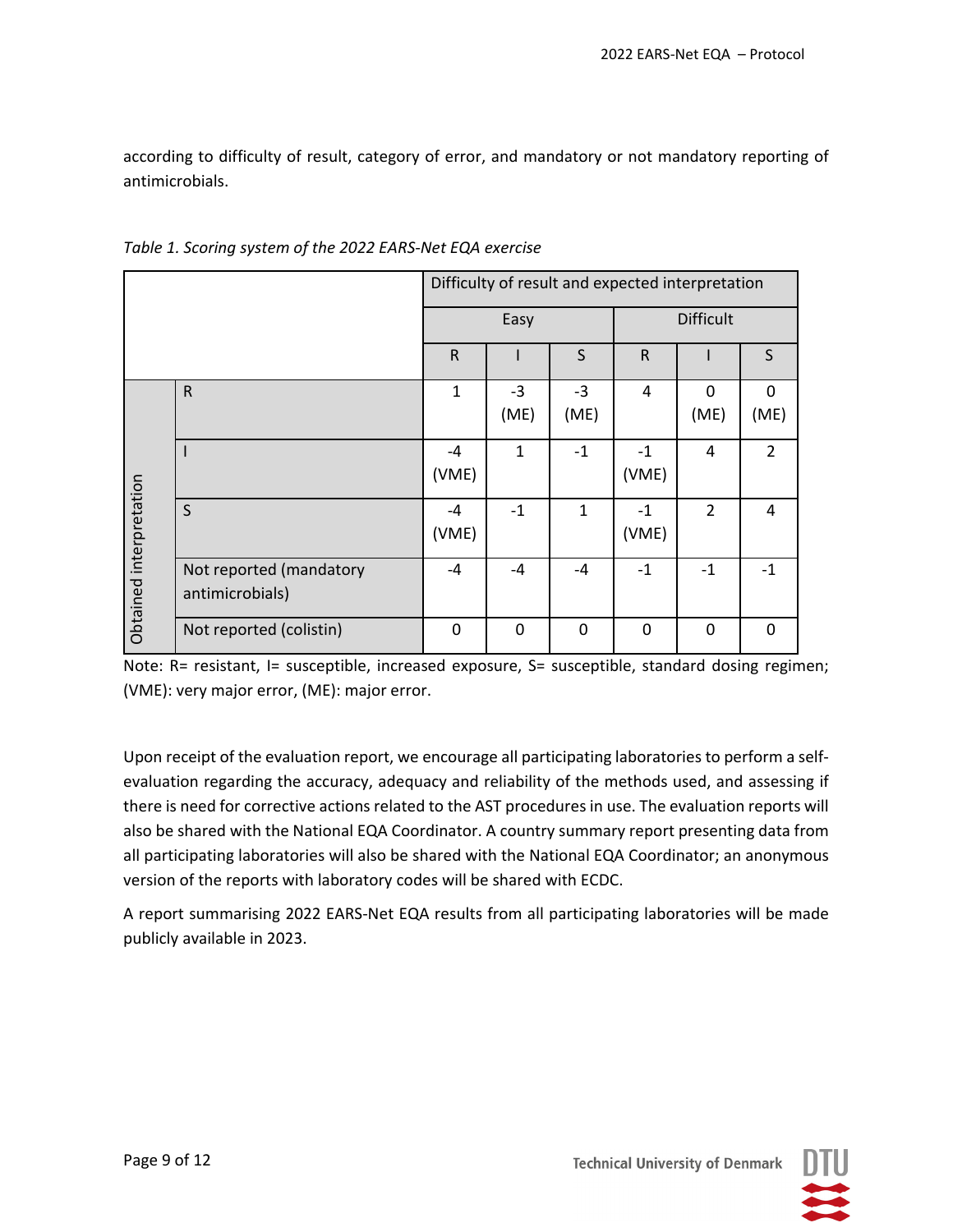# **9 CONTACT**

Do not hesitate to contact the EARS‐Net EQA management team by e‐mail earsnet-eqa@food.dtu.dk, explaining any issues you encounter when entering your results or accessing the web tool. In your communication with the EARS‐Net EQA management team, please write in English.

Birgitte Helwigh, PhD, MSc EARS‐Net EQA Coordinator earsnet‐eqa@food.dtu.dk

#### **ANNEX 1**

Copy (adapted) of Table 8 from the EARS‐Net reporting protocol 2022: Microorganism and antimicrobial agent combinations under surveillance by EARS‐Net (isolates from blood and/or cerebrospinal fluid). Available at:

https://www.ecdc.europa.eu/sites/default/files/documents/EARS‐Net‐reporting‐protocol‐ 2022.pdf

As indicated in the text preceding the table, "*When, according to the EUCAST guidelines, a specific type of test is to be used, the method is indicated next to the antimicrobial*."

Testing of ofloxacin for *Staphylococcus aureus* and testing of norfloxacin for *Escherichia coli* and *Klebsiella pneumoniae* isolates are included in the original table but are not part of the 2022 EARS‐ Net EQA exercise. This is due to the lack of a breakpoint in the EUCAST Clinical Breakpoints v12.0 or due to the breakpoint only being applicable to uncomplicated urinary tract infections, respectively.

| Microorganism                         | <b>Antimicrobial agent</b>                                                             |
|---------------------------------------|----------------------------------------------------------------------------------------|
| Streptococcus pneumoniae (STRPNE)     | Oxacillin (OXA) - Disk diffusion<br>Penicillin (PEN) - MIC test                        |
|                                       | Clarithromycin (CLR) - MIC test<br>Erythromycin (ERY)<br>Azithromycin (AZM) - MIC test |
|                                       | Levofloxacin (LVX)<br>Moxifloxacin (MFX)<br>Norfloxacin (NOR) - Disk diffusion         |
|                                       | Cefotaxime (CTX) – MIC test<br>Ceftriaxone (CRO) - MIC test                            |
| <b>Staphylococcus aureus (STAAUR)</b> | Cefoxitin (FOX) - Disk diffusion<br>Oxacillin (OXA)* - MIC test                        |

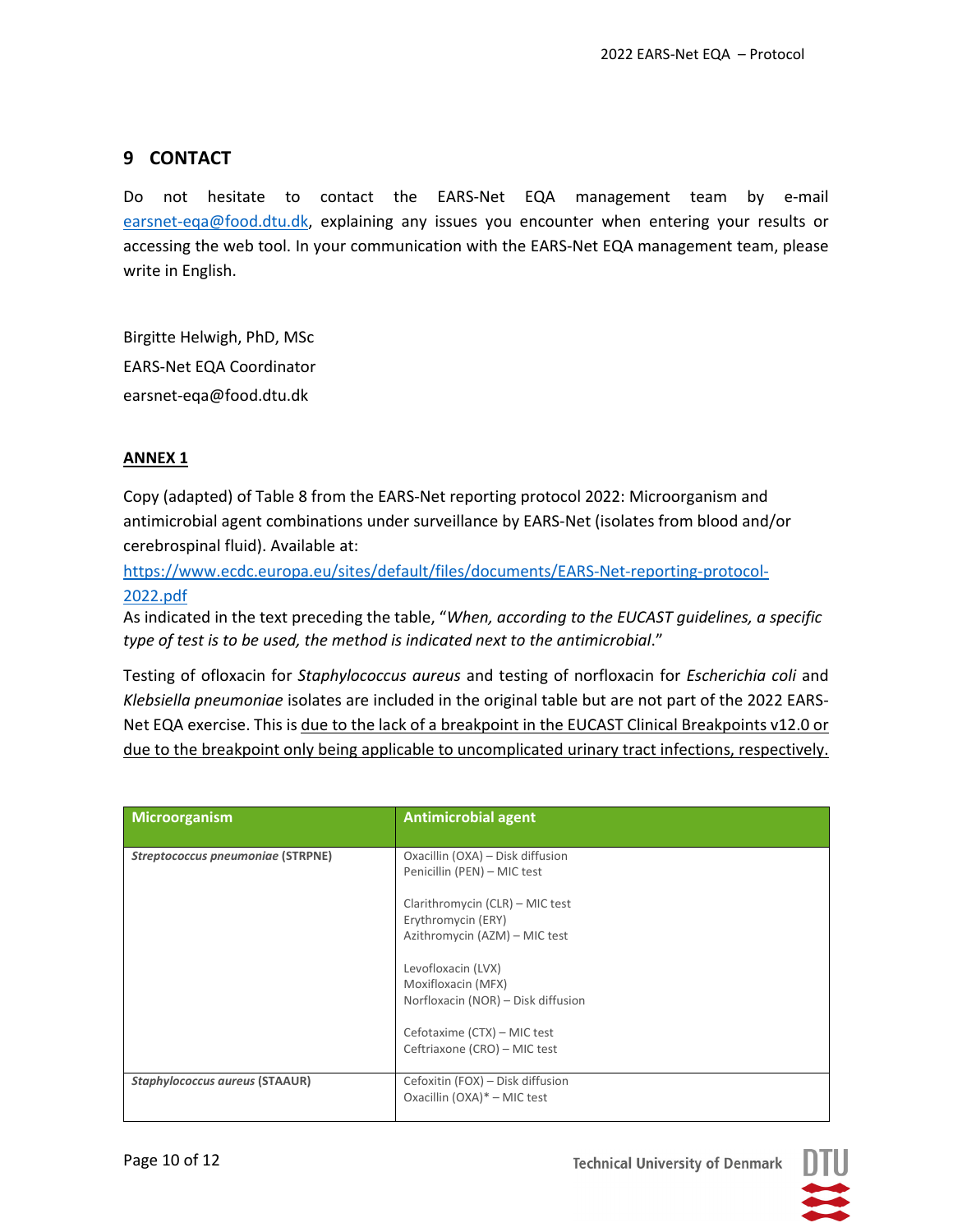| <b>Microorganism</b>                  | <b>Antimicrobial agent</b>                                                         |
|---------------------------------------|------------------------------------------------------------------------------------|
|                                       | Levofloxacin (LVX)<br>Ciprofloxacin (CIP)<br>Norfloxacin (NOR) - Disk diffusion    |
|                                       | Vancomycin (VAN) - MIC test                                                        |
|                                       | Rifampin (RIF)                                                                     |
|                                       | Linezolid (LNZ)<br>Daptomycin (DAP) - MIC test                                     |
| <b>Enterococcus faecalis (ENCFAE)</b> | Ampicillin (AMP)<br>Amoxicillin (AMX) - MIC test                                   |
|                                       | Gentamicin-High (GEH)                                                              |
|                                       | Vancomycin (VAN)<br>Teicoplanin (TEC)                                              |
|                                       | Linezolid (LNZ)                                                                    |
| <b>Enterococcus faecium (ENCFAI)</b>  | Ampicillin (AMP)<br>Amoxicillin (AMX) - MIC test                                   |
|                                       | Gentamicin-High (GEH)                                                              |
|                                       | Vancomycin (VAN)<br>Teicoplanin (TEC)                                              |
|                                       | Linezolid (LNZ)                                                                    |
| Escherichia coli (ESCCOL)             | Ampicillin (AMP)<br>Amoxicillin (AMX) - MIC test                                   |
|                                       | Amoxicillin-clavulanic acid (AMC)                                                  |
|                                       | Piperacillin-tazobactam (TZP)                                                      |
|                                       | Cefotaxime (CTX)<br>Ceftazidime (CAZ)<br>Ceftriaxone (CRO)                         |
|                                       | Cefepime (FEP)                                                                     |
|                                       | Gentamicin (GEN)<br>Tobramycin (TOB)<br>Amikacin (AMK)                             |
|                                       | Ciprofloxacin (CIP)<br>Levofloxacin (LVX)<br>Ofloxacin (OFX)<br>Moxifloxacin (MFX) |
|                                       | Imipenem (IPM)<br>Meropenem (MEM)<br>Ertapenem (ETP)                               |
|                                       | Tigecycline (TGC)                                                                  |